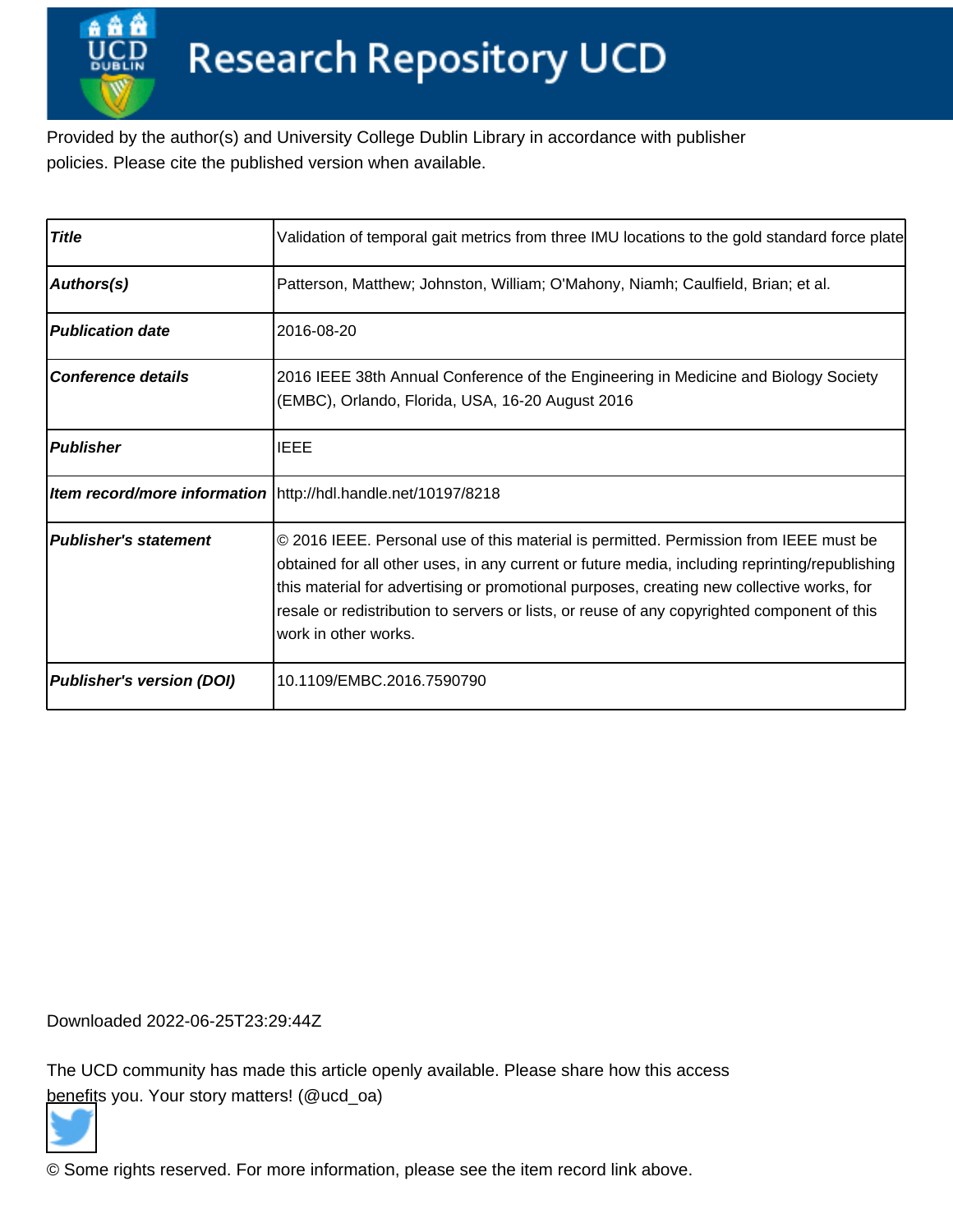# **Validation of Temporal Gait Metrics from three IMU Locations to** the Gold Standard Force Plate

Matthew R. Patterson, William Johnston, Niamh O'Mahony, Sam O'Mahony, Eimear Nolan and Brian Caulfield, Member, IEEE

*Abstract*— The purpose of this work is to compare temporal gait parameters from three different IMU locations to the gold standard force platform. 33 subjects (12 F, 21 M) performed twenty gait trials each while wearing inertial measurement units (IMUs) on the trunk, both shanks and both feet. Data was simultaneously collected from a laboratory embedded force plate. Step times were derived from the raw IMU data at the three IMU locations using methods that have been shown to be accurate. Step times from all locations were valid compared to the force plate. Foot IMU step time was the most accurate (Pearson = .991, CI width =  $3.00e2$ ), the trunk IMU was the next most accurate (Pearson = .974, CI width =  $4.85e2$ ) and shank step time was the least accurate (Pearson = .958, CI width  $= 6.80e2$ ). All three sensing locations result in valid estimations of step time compared to the gold standard force plate. These results suggest that the foot location would be most appropriate for clinical applications where very precise temporal parameter detection is required.

#### I. INTRODUCTION

Recently, there has been an explosion in the use of wearable activity trackers to provide quantitative measures of mobility; such as step counting and sedentary versus nonsedentary time tracking. While such measures can potentially be useful in aiding general weight loss and providing motivation for users to become more active, there is also a need to determine more detailed quality of mobility metrics [1]. Research in the mobility space has linked such detailed mobility metrics to important health related outcomes such as falls risk [2], Parkinson's disease [1, 3], Multiple sclerosis score [4] and cerebral palsy gait assessment [5].

To obtain accurate mobility metrics, a more robust mounting location is required than is used traditionally for consumer wearables. Basic step counting does not provide sufficient detail for understanding the quality of a patients mobility, thus more detailed metrics such as step time, stride time variability and step distance are required. Very detailed gait metrics include kinetic and kinematic measures which are obtained in biomechanics labs, or else remotely through the use of an inertial measurement unit (IMU) on each body segment [6], such systems are beyond the scope of this work. Three of the most commonly used IMU mounting locations to obtain quality of gait metrics in the literature include, an IMU over the spine on the lower back, two IMUs

W. Johnston and B. Caulfield are with The Insight Centre for Data Analytics, University College Dublin, O'Brien Centre for Science, Science Centre East, Belfield, Dublin 4, Ireland.

on the lower legs or two IMUs on the dorsal aspect of each foot. A brief summary of research into all three mounting locations is provided below.

Two standard gait analysis techniques involve the use of a trunk IMU. Zjilstra  $\&$  Hof [7] showed that initial contacts (IC) could be found in the anterior-posterior acceleration signal at the peak value prior to a sharp decrease, which includes a zero-crossing. Many subsequent IC detection methods have been based on this algorithm [8-10]. Alternatively, Moe-Nilssen & Helbostad [11], showed that an unbiased autocorrelation coefficient could be used to detect step and stride times as well as regularity and symmetry metrics. Many subsequent studies have used this method as well  $[12-14]$ .

Sagittal plane gyroscope data from the shank has been a popular choice of signal to detect gait events [15, 16]. The swing phase of each step is denoted by a large increase in sagittal plane rotation, with IC shown to be located at the trough after this large increase [17, 18]. Recent research has suggested that toe-off (TO) occurs after the gyroscope trough prior to the large increase resulting from the swing phase, at a mid-point between the trough and the non-high pass filtered rotation rates zero-crossing [19, 20].

An IMU on the foot has been shown to be an accurate sensing location for the estimation of step distance [21, 22]. This is because the zero movement during ground contact can be used to reduce integration times to result in more accurate distance estimations [21]. Recent research has also shown how detailed gait events can be found using an inertial sensor on the heel and on the toe [23].

No work has compared all three mounting locations on the same data-set to determine which is the most accurate compared to gold standard motion analysis methods. Previous work has compared temporal features from a shank inertial sensor to temporal features from a trunk inertial sensor and found that the shank sensor was more accurate [24]. In this study, they did not include a comparison to a foot inertial sensor. A limitation of their work may involve their use of treadmill walking, which has been shown to cause different motor patterns than over ground walking [25], as well as introduce different acceleration parameters to the inertial sensors due to the fact the person is not moving across the ground.

The purpose of the current work is to derive step times during over-ground walking from three different IMU locations to determine how they compare to the gold standard force plate as well as how they compare to each other on the same data-set. Since forces get attenuated by muscles and

M.R. Patterson, N. O'Mahony, S. O'Mahony and E Nolan are with Shimmer, DCU Alpha, Old Finglas Road, Glasnevin, Dublin 11, Ireland (phone +353 1 6875760; email: mpatterson@shimmersensing.com).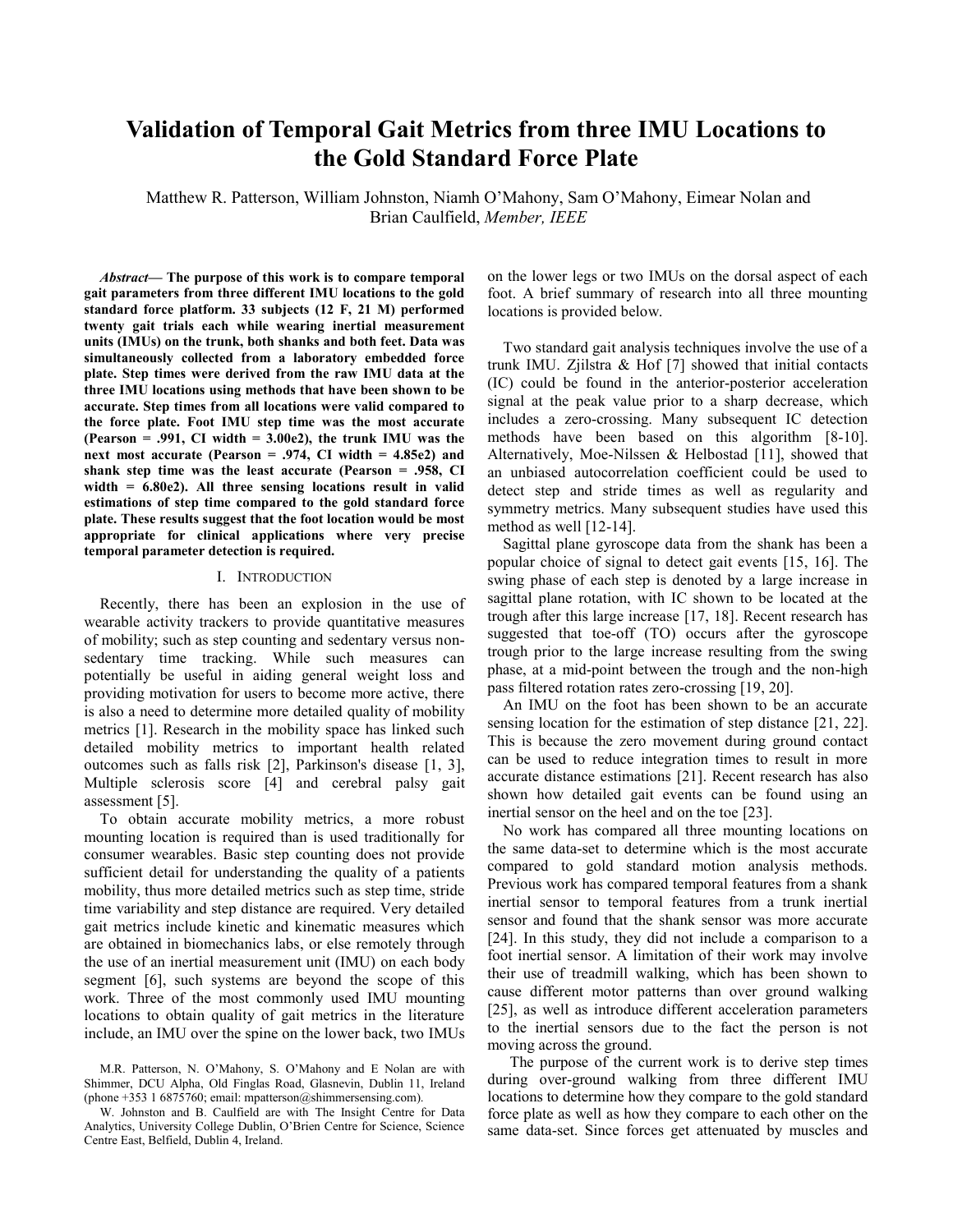joints as they move up the body it is expected that the foot sensor will provide the most accurate estimation, followed by the shank, and finally the lumbar mounting location.

## II. METHODS

# A. Subjects

33 subjects, 12 female and 21 male (25 years  $\pm$  8, height 176cm  $\pm$  9, weight 73kg  $\pm$  13, BMI 23  $\pm$  3) were recruited from the University campus and wider community through the means of posters and advertisements. Subjects were eligible to participate in this study if they were aged  $18+$  and were capable of providing informed consent. Exclusion criteria included; (1) unexplained falls within the last year, (2) active medical treatment, (3) fractures, surgery or hospitalization within the last 3 months and (4) serious neurological pathology. Ethical approval was sought and obtained from the University Health Research and Ethics Committee. All subjects provided written informed consent prior to being included.

# **B.** Protocol

The testing protocol consisted of controlled gait trials conducted in the University's motion capture laboratory. The controlled gait trial was designed to allow the direct comparison of step time measures derived from a gold standard force platform and those derived from three algorithms [7, 20, 26]. Each subject's height and weight was obtained. During testing, subjects were instructed to walk along an approximately 10 metre walkway at a self-selected "normal" walking speed. Subjects were asked to focus on a preselected point at the end of the walkway and were not aware of the force platform location to ensure a normal gait pattern. The tester deemed the trial successful if two consecutive force plate heel-strikes were present. The starting leg, force plate steps and the exact walking distance was recorded for each walking trial. The procedure was repeated until 20 successful (10 right foot and 10 left foot force plate steps) trials were completed.

#### C. Sensor Setup

Five IMUs were used in total; one placed on the dorsal aspect of each foot, one placed on each of the subject's shanks, and one on the trunk. The foot IMUs were placed on the dorsum of each foot so that the distal aspect of the sensor lined up with a perpendicular line coming from the 5th metatarsal. The shank IMUs were placed 10cm superior to the bisection of the lateral malleolus bilaterally. This location ensured minimal soft tissue attachment in order to limit the amount of skin and muscle movement. The lumbar IMU was placed at the level of the  $3<sup>rd</sup>$  lumbar vertebra in order to closely match the centre of mass acceleration during gait [27, 28. The foot IMUs were attached using athletic tape, the trunk and shank IMUs were fixed in place with elastic straps and secured using double sided tape, thus reducing any additional sensor movement during gait. Each IMU was time synchronized and the data was stored on board.

## D. Force Platform

As a validation tool, two embedded force platforms (AMTI, Watertown, Massachusetts) were used to obtain a gold standard measurement IC. CODA Analysis software V 6.79.3-CX1 (Leicester, UK) was used to record and store data from the force platforms. The force platforms were located in the centre of the walkway. Force platform data was acquired at 1000Hz and was passed through a fourthorder zero phase Butterworth low-pass digital filter with a 6 Hz cut-off frequency [29]. In compliance with the recommendations outlined by Tirosh and Sparrow [30], a vertical force threshold of 10 N was selected to identify initial contact. Step time was calculated at the time from one IC to the next contra-lateral leg IC.

# E. IMU Processing

Shimmer3 IMUs (Shimmer, Dublin, Ireland) were used to measure acceleration and angular rate at a sampling rate of 256Hz. Firmware and configuration settings were set using Consensys software (Shimmer, Dublin, Ireland). The triaxial accelerometer and gyroscope signals were enabled and set to ranges of  $\pm 4G$  and  $\pm 1,000$  deg/sec, respectively. MATLAB 2014b (Mathworks, Natick, MA, USA) was used to replicate previously published algorithms which were designed to estimate gait events from IMU data.

The algorithm to estimate gait events from the lumbar mounted IMU was based on the seminal paper by Zijlstra  $\&$ Hof [7], which has been shown to be an accurate estimation of gait events [8]. The algorithm to estimate IC and TO from the shank sensors was based on the use of the sagittal plane gyroscope signal. This algorithm was chosen based on previous work which indicated it was the most accurate algorithm compared to other commonly used shank-based algorithms [16]. The algorithm chosen to estimate step time from the foot sensors was based on the algorithm by Jasiewicz and colleagues [26], which was shown to be accurate compared to a force plate and a shank inertial sensor.

## F. Statistics

Statistical analysis was performed in order to determine the validity of the algorithms' estimation of step time. From each laboratory walking trial, four step time values were obtained: one from the gold standard force plate, one from the foot IMUs, one from the shank IMUs and one from the lumbar IMU. Each step time was averaged over all twenty trials for each subject. These average values were used for the final comparison [31]. Pearson correlation coefficient [32] was calculated for both mounting locations to determine the level of correlation between the force plate and the IMU temporal measures. A Bland-Altman style analysis was conducted in order to determine the levels of agreement between the gold standard gait parameters, as determined by the force platform, and those derived from the three gait detection algorithms [31]. Mean difference (MD) between the each of the three estimated step times and the force plate step time was calculated. The 95% confidence interval (CI) was calculated to demonstrate the precision of the estimated limits of agreement, using the formula:

$$
CI = X \pm t_{1-a/2} \sqrt{2SD^2} \tag{1}
$$

Where  $X$  is the mean of the mean differences between the IMU and force plate step time measurements,  $\sqrt{2SD^2}$  is the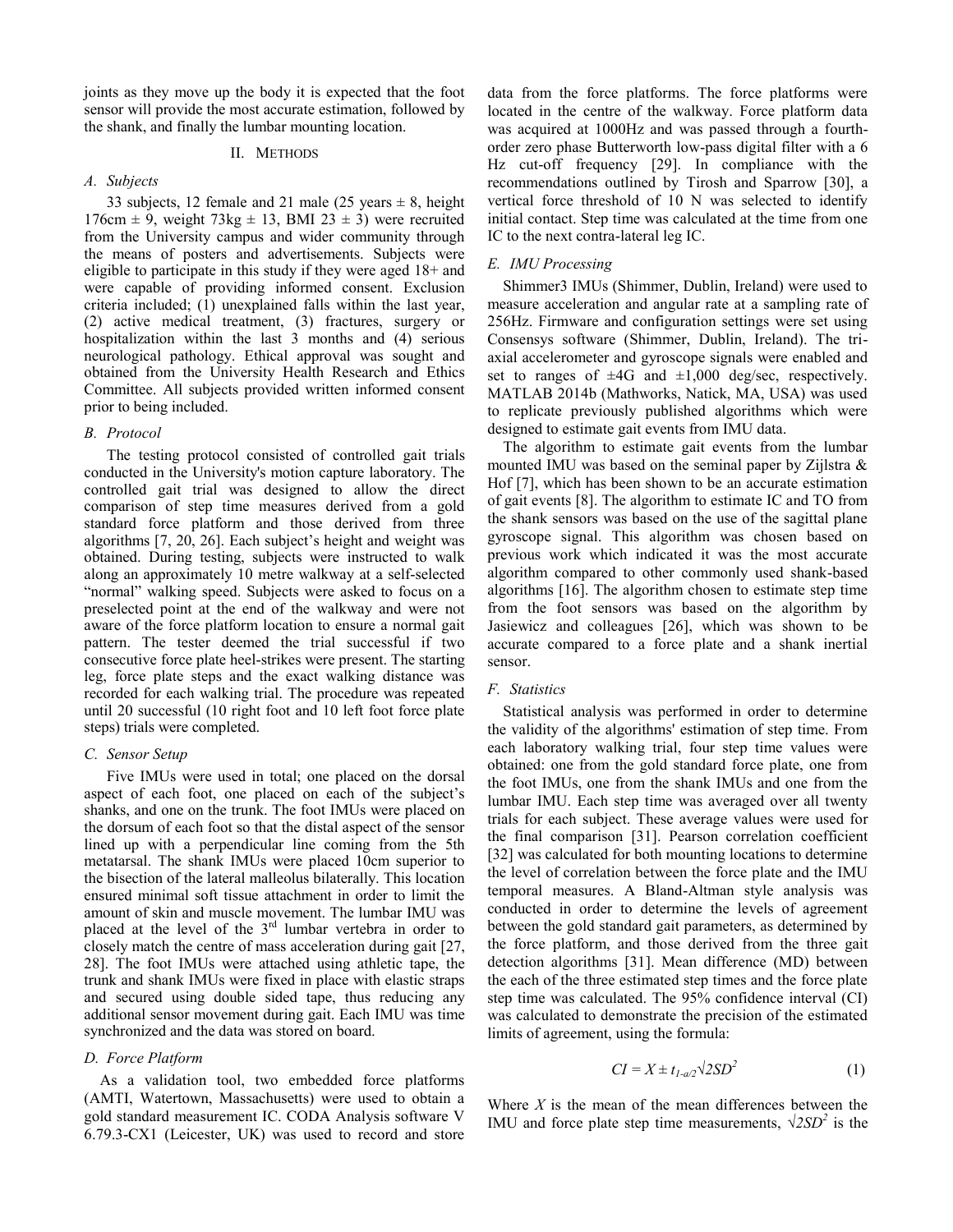estimated standard deviation,  $t_{I-a/2}$  is dependent on the probability level chosen and degrees of freedom [33]. Some of the effects of repeated measurement error have been removed due to the fact that repeated measures on each subject were averaged and the mean values were compared. For this reason the SD of the means was corrected according to methods proposed by Bland & Altman [31]. The CI width was determined in order to estimate the range within which 95% of results should be expected to fall. Confidence interval width percentage is also reported, which is the 95% confidence interval width divided by the average step time from the force plate.

**TABLE I.** MEAN, MAXIMUM, MINIMUM AND SD (STANDARD DEVIATION) STEP TIME VALUES OBTAINED FROM THE FORCE PLATFORM AND THE THREE IMU MOUNTING LOCATIONS

|      | <b>Force</b><br>plate (sec) | <b>Trunk</b><br>IMU (sec) | <b>Shank IMUs</b><br>(sec) | <b>Foot IMUs</b><br>(sec) |
|------|-----------------------------|---------------------------|----------------------------|---------------------------|
| Mean | .534                        | .541                      | .541                       | .544                      |
| Max  | .593                        | .595                      | .624                       | .611                      |
| Min  | .469                        | .472                      | .472                       | .479                      |
| SD   | .039                        | .038                      | .043                       | .040                      |

# III. RESULTS

A total of 660 complete walking trials, each consisting of a single step, were obtained from 33 participants during the data collection phase of this study. 39 individual steps, dispersed throughout the subjects, had to be excluded from the analysis, due to data corruption at the data collection phase, resulting in a total of  $N = 621$  steps for analysis. Table 1 lists the mean, maximum, minimum and standard deviation (SD) of all averaged step times, as derived from the foot IMUs, the shank IMUs, lumbar IMU and the force platform.

TABLE II. COMPARISON BETWEEN EACH FO THE IMU MOUNTING LOCATIONS AND THE GOLD STANDARD FORCE PLATFORM.

|                                   | Lumbar<br>$IMU$ vs $FP$ | Shank<br>$IMUs$ vs $FP$ | <b>Foot IMUs</b><br>vs FP |
|-----------------------------------|-------------------------|-------------------------|---------------------------|
| Mean difference                   | 6.25e-3                 | $6.15e-3$               | $-9.20e-3$                |
| Corrected SD<br>difference        | $124e-2$                | $173e-2$                | 7.66e-3                   |
| Pearson product<br>correlation    | 0.974                   | 0.958                   | 0.991                     |
| Upper 95% CI                      | $3.05e-2$               | $401e-2$                | 5.84e-3                   |
| Lower 95% CI<br>CI width          | $-1.80e-2$              | $-2.78e-2$              | $-2.42e-2$                |
|                                   | 4.85e2                  | 6.80e2                  | 3.00e2                    |
| CI width % of avg FP<br>step time | 9.09                    | 12.72                   | 5.62                      |

SD - standard deviation, CI - confidence interval, avg - average & FP - force plate

Table 2 presents a direct comparison between the estimated step times from each of the IMU locations and the gold standard force platform. The Pearson correlation coefficients show the high levels of correlation between the force plate and IMU step time measures [34]. Additionally, the mean difference between the step times measured from each of the IMU locations and those measured by the force platform is also shown, with step time derived from the shanks showing the smallest mean difference, followed by the lumbar sensor and finally the foot sensor with the largest. The comparison between the step times estimated from each of the IMU locations and from the force platform have been visualized using Bland-Altman style plots, as shown in Figures 1, 2 and 3. Upper and lower 95% CI were found to be relatively small for the foot IMUs and larger for the trunk IMU and the shank IMUs (Table 2). Figure 3 shows a scatter plot illustrating the agreement between the IMU and force platform.

#### IV. DISCUSSION

The purpose of this paper was to compare how well step time estimated from three different IMU locations compared to step time from the gold standard force plate. The results show that all three locations can accurately estimate step time when compared to the gold standard force plate. However, even though all locations could accurately estimate step time, it was found that step time from the foot IMUs demonstrated the highest level of accuracy, followed by the lumbar IMU and finally shank IMUs. Despite the varying levels of accuracy, each mounting location provided a valid measure of step time.



Figure 1. Bland-Altman plot comparing step time from the force plate and the trunk IMU.

Recent work has shown a Pearson product correlation of 0.997 between step time from a lumbar IMU and a GaitRite mat [8]. In the current work we used the same processing methods as Godfrey and colleagues [8] to estimate step time and found a Pearson product correlation of 0.969 compared to the force plate. A possible limitation of Godfrey et all work is that they did not use the gold standard force plate for comparison.

We hypothesized that as the IMU mounting location moved away from the ground, the estimation of step time would become less accurate due to the attenuation of ground reaction forces up the body. This was not the case, as the shank location had the lowest Pearson product correlation as well as the largest limits of agreement. The shank IMU confidence interval width was over 13% of the average step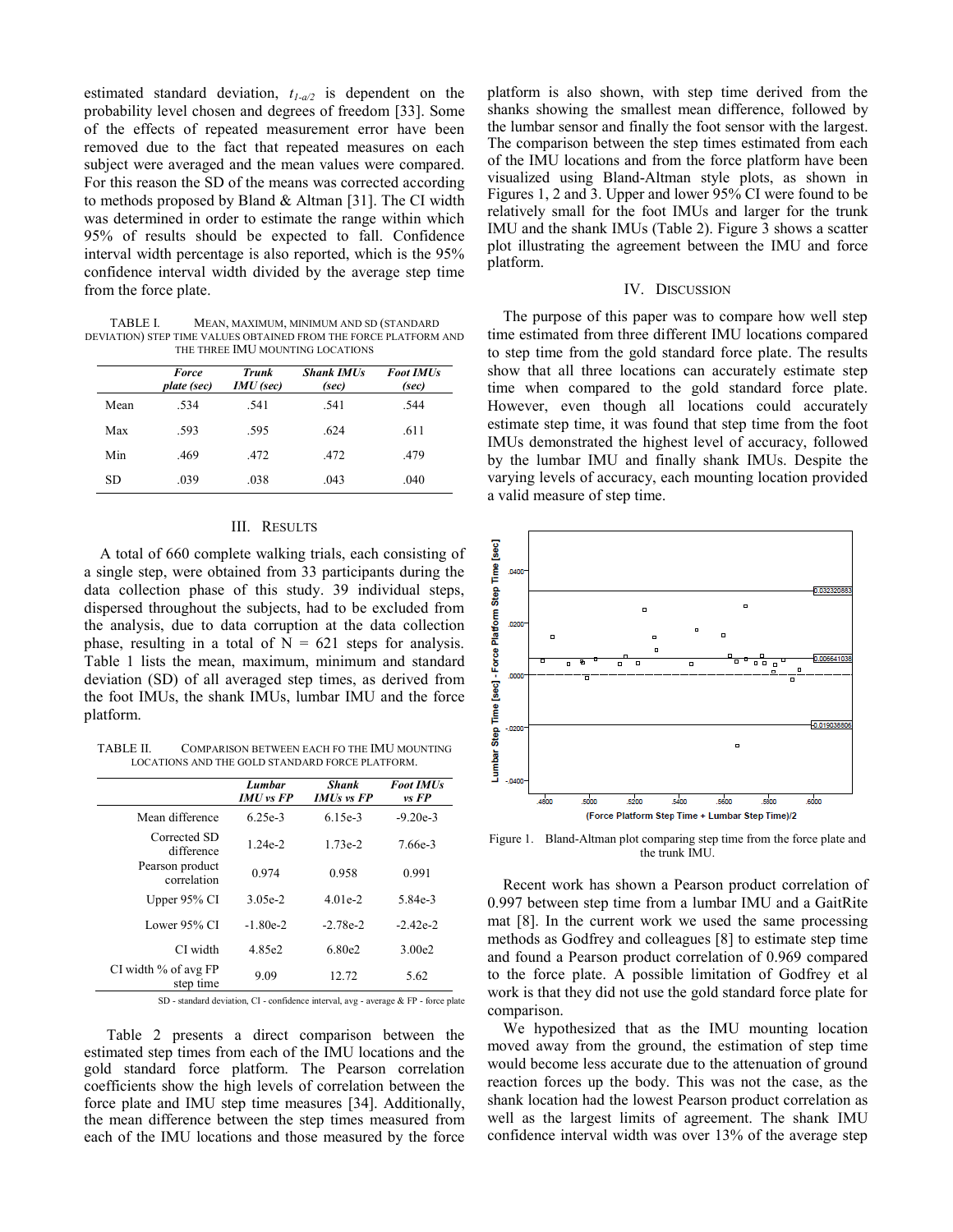time from the force plate (Table 2). This means that the shank IMU cannot accurately detect temporal gait differences that are less than 13%.



Figure 2. Bland-Altman plot comparing step time from the force plate and the shank IMUs.



Figure 3. Bland-Altman plot comparing step time from the force plate and the foot IMUs.

The foot IMUs however, were the most accurate at estimating step time compared to the gold standard force plate with a Pearson product correlation of 0.991 and a confidence interval width of 5.6% of the average step time of the force plate (Table 2). The foot inertial sensing location is likely the most accurate because the sensors are closer to the ground than the shank or lumbar IMUs. By their very definition, gait events are defined by ground reaction force changes under foot. Thus, the IMUs on the foot have the best chance of detecting gait events because ground reaction forces will be attenuated by joints and muscles as they move up the body  $[35]$ .

An important aspect to consider when implementing ambulatory monitoring systems is an individual's comfort and preference. Some individuals may prefer to wear a beltlike lumbar IMU for prolonged periods of time, while others may find it less invasive to wear shank or foot mounted IMUs. Clothing preferences may also be a factor in driving which IMU location a person might prefer. The high level of accuracy obtained from all three IMU locations demonstrates that it may be possible to take into account an individual's preference without adversely affecting accuracy. This is an important consideration, as the wearer's comfort and preference may lead to higher levels of compliance.



Figure 4. The degree of agreement between the three IMU locations and the force plate. X-axis is step time from the force plate, y-axis is step time from the various IMU locations. The solid line represents where all points would lie if agreement between IMUs and FP were exactly the same.

There were a number of limitations to this study. Firstly, the participants gait speed was not controlled and therefore, it was not possible to assess the validity of the event detection system across a range of different controlled walking speeds. However, the use of the participant's chosen walking speed ensured that individuals were allowed to walk in a natural manner. Secondly, due to the layout of the infloor force platform system, it was not possible to obtain stride measurements as the force platform was too short to capture two successive ICs on the same leg. This meant that it was not possible to validate the system's capability of accurately estimating stride time.

In this work we have shown that three different inertial sensor mounting locations can be used to obtain valid temporal gait measures as compared to the gold standard force plate. These results suggest that foot location would be the most appropriate for clinical applications where very precise temporal parameter detection is required.

## **ACKNOWLEDGMENT**

This project is funded by Science Foundation Ireland  $(12/RC/2289)$ .